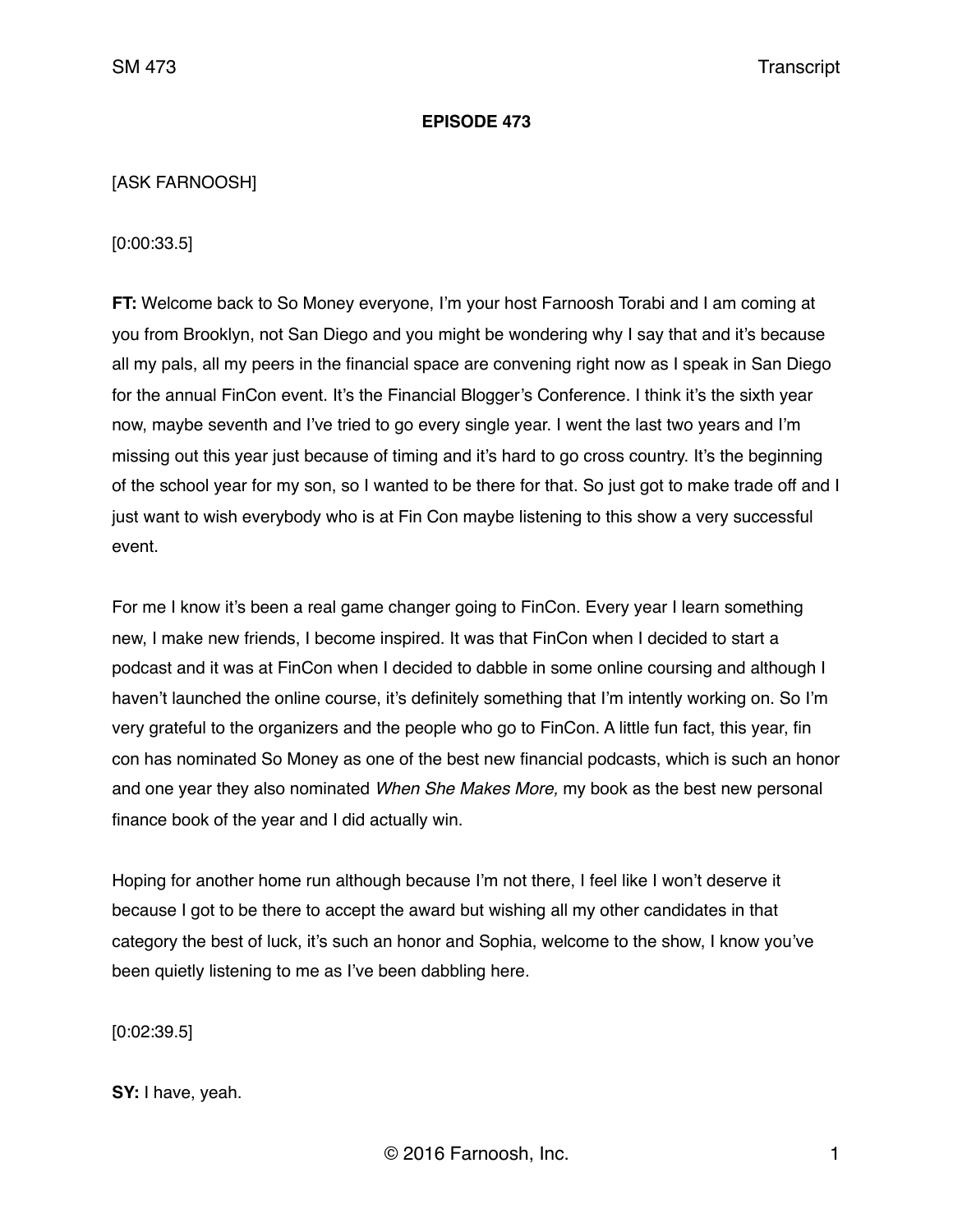# [0:02:40.7]

**FT:** You and I were both at FinCon last year and that was your first experience. What did you think?

[0:02:44.1]

**SY:** It was. It was really cool. First of all, I have to be honest, I hadn't heard of FinCon before working with you but it was great and it was really awesome to be able to meet a lot of the people that you've had on the show before and actually I had seen all of their faces and names but to actually interact with them was really great.

# [0:03:06.2]

**FT:** Likewise, I agree. Yeah, this can be a very solitary job, very audio driven because — well maybe one day we'll go into videos here but for now, I like the audio medium, it's very intimate. But yeah, it's nice to be able to put a face to all the guest' names and even while I was there last year, got the chance to interview some people for the podcast, I had some live podcast experience. Anyways, enough about that. Best of luck to another successful FinCon, PT, Phil Taylor is the organizer and commandeer of FinCon and he's got a fantastic blog and he's also been on this show before. Go to ptmoney.com to learn about him.

If you want to learn more about FinCon, go to finconexpo.com. They've got some great speakers and every year it just seems like it gets bigger and bigger and more integrative. At first it was just bloggers, now it's big media, it's big sponsors, big brands and I think little by little they're going to be inviting consumers and the people who are fans of blogs to come. So it's going to be like a real con. I imagine people dressing up in like costumes and going and taking pictures with fans. It will be interesting to see how this evolves. But I'll try to make it next year, I've already got the dates on my calendar for 2017, believe it or not. Hopefully it's on the east coast somewhere so I can make it more easily but I'll definitely make a bigger effort next year.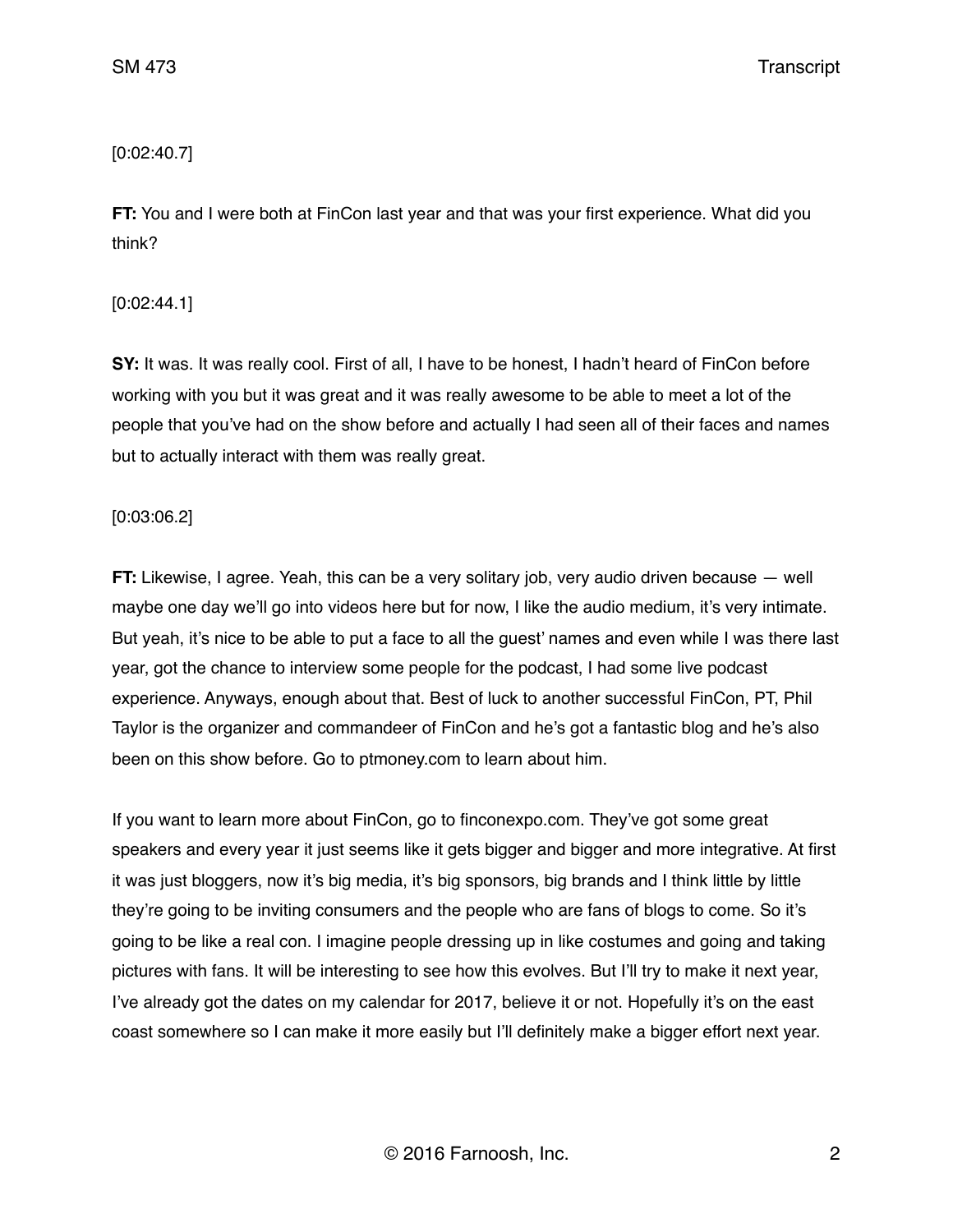All right, moving on to this week's questions, Sophia, you've done the hard work of sifting through all of our inquiries and I see we have a question form a Regina. By the way people, let us know where you're from when you're writing in. I think that will be fun, just because we want to know where you're from. Sometimes we know people are from overseas, they'll mention like, "I live in Russia or abroad," and that's also cool to find out but let us know where you're from.

### [0:05:06.9]

**SY:** All right, Regina is 26 and she is making \$50,000 a year and debt free. She contributes 10% to her company's 403(b) plan and automates \$500 a month into her savings and she has about \$30,000 in a 0.75% online savings account. She would like to invest \$10,000 using a robo adviser since she has no immediate plans on making any big purchases in the next five or so years and wants to know if you think that's a smart move.

### [0:05:44.9]

**FT:** Well you know I love robo advisers, I think for especially the scenario she illustrates. She's already doing the work 403(b), which is the employer sponsored plan, she's also saving in a rainy day and so now I think yes, you are in a good position if you've got some extra money that you want to put to work and you don't need this money in the short term, you're looking to invest this over the long run, five years, 10 years, 30 years then yes, you want something that's a little more aggressive than just a traditional bank account and maybe you've taken as much as you can from your work plan and you want to try something different.

A diversified retirement plan is always a great approach, you're not just in the stocks and mutual funds that you pick but also in your strategy, having the 403(b), having maybe a brokerage account through a platform like a robo adviser, I think would be really, really smart. Of course there's a number of them out there, this is a very much a growing sector. Obviously there's wealthfront.com, a sponsor of this podcast. I'm not bias to them but I will say, if you go to wealthfront.com/somoney, you can get \$15,000 managed for free starting today.

That's a special offer they're giving our listeners. Though, I would encourage you to shop around and compare the different investment strategies between Wealthfront. There's also

© 2016 Farnoosh, Inc. 3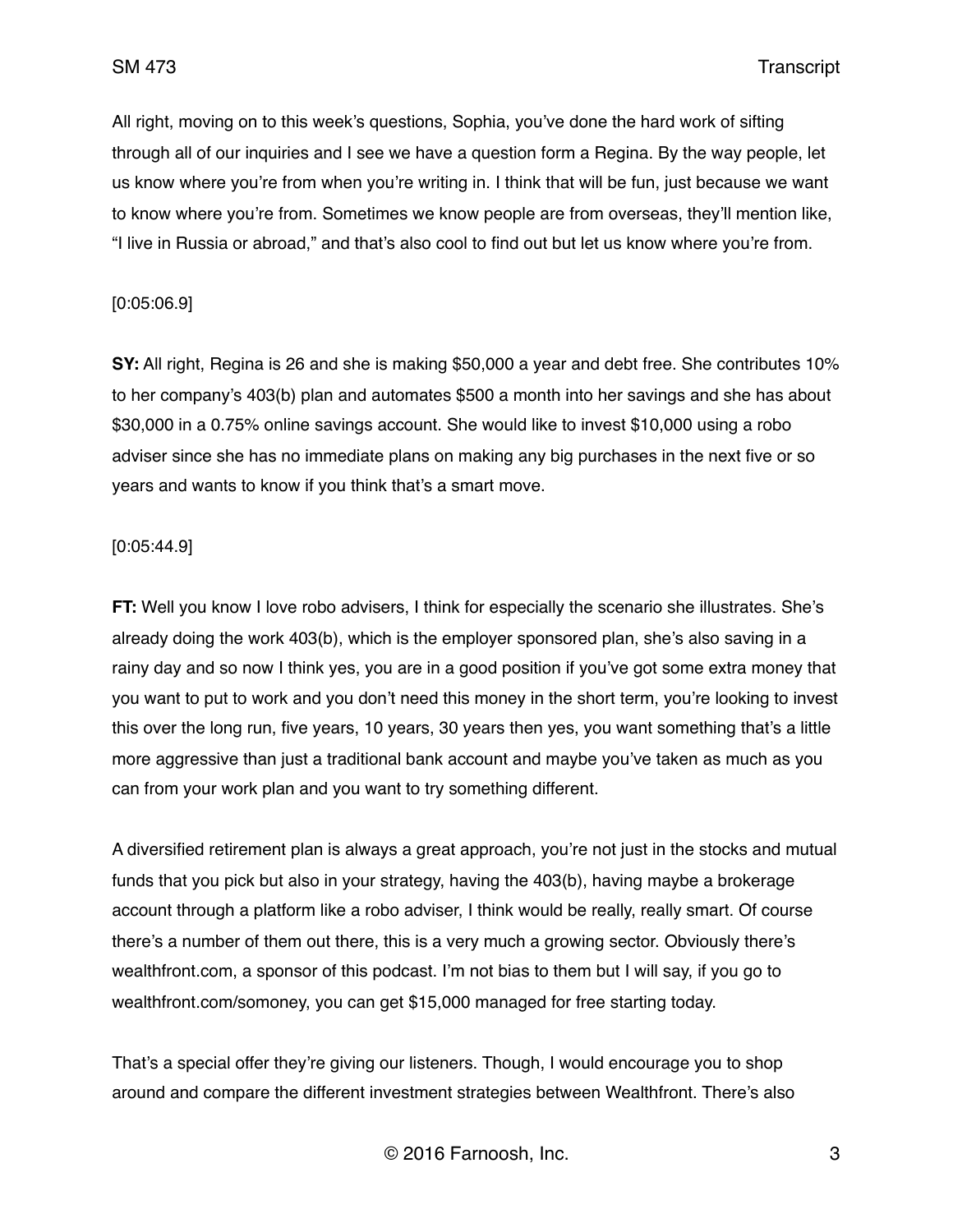Betterment, there's also Ellevest, there's also Worth FM and so on and so on. I think Charles Schwab also has an online sort of digital robo advisory. The answer is yes, I think that if you're looking to invest aggressively over the long run, you're young, you want to put your money to the max, get some compound interest going and avoid the high fees that you would pay say a financial adviser to invest this money for you, go directly to the source, go online digitally because these companies don't have as much overhead as a brick and mortar brokerage, so they can forward that savings on to their customers in the form of lower fees.

The fees are substantially less whereas you may have between 1% and one and a half percent working with a financial adviser to invest his money for you. They charge anywhere from… it's a fraction of that, it's 0.25%, 0.5%. So do the apples to apples comparison, let us know how it goes, it sounds like you're doing really well with your money, when I was 26, not so great. I was \$30,000 in debt, things change quickly for me though because I wrote the book and had a lot of side gigs but it was dicey there for a moment.

I was making less than \$50,000 to hear that you're 26 making that 50 a year, you're debt free, that's huge, I'm sure you have a big leg up compared to some of your peers so keep up the good work and let us know if you have anymore questions about robo advisers. I think it could be a really smart move for you. Again, if you're looking to invest this money over the long haul. That's a good question, I was just saying to someone today earlier Sophia, I think our audience is so smart.

[0:09:08.4]

**SY:** They are, I would agree with that.

#### [0:09:12.4]

**FT:** I'm not saying they've got it all figured out, no one has it all figured out. But I love the caliber of questions that come through this inbox. They're all thoughtful, it sounds like everyone's trying to make the best moves, the best efforts, they're being conscious and I just think that's So Money, I just love it, it makes me really love my job. It would be much different if I was getting an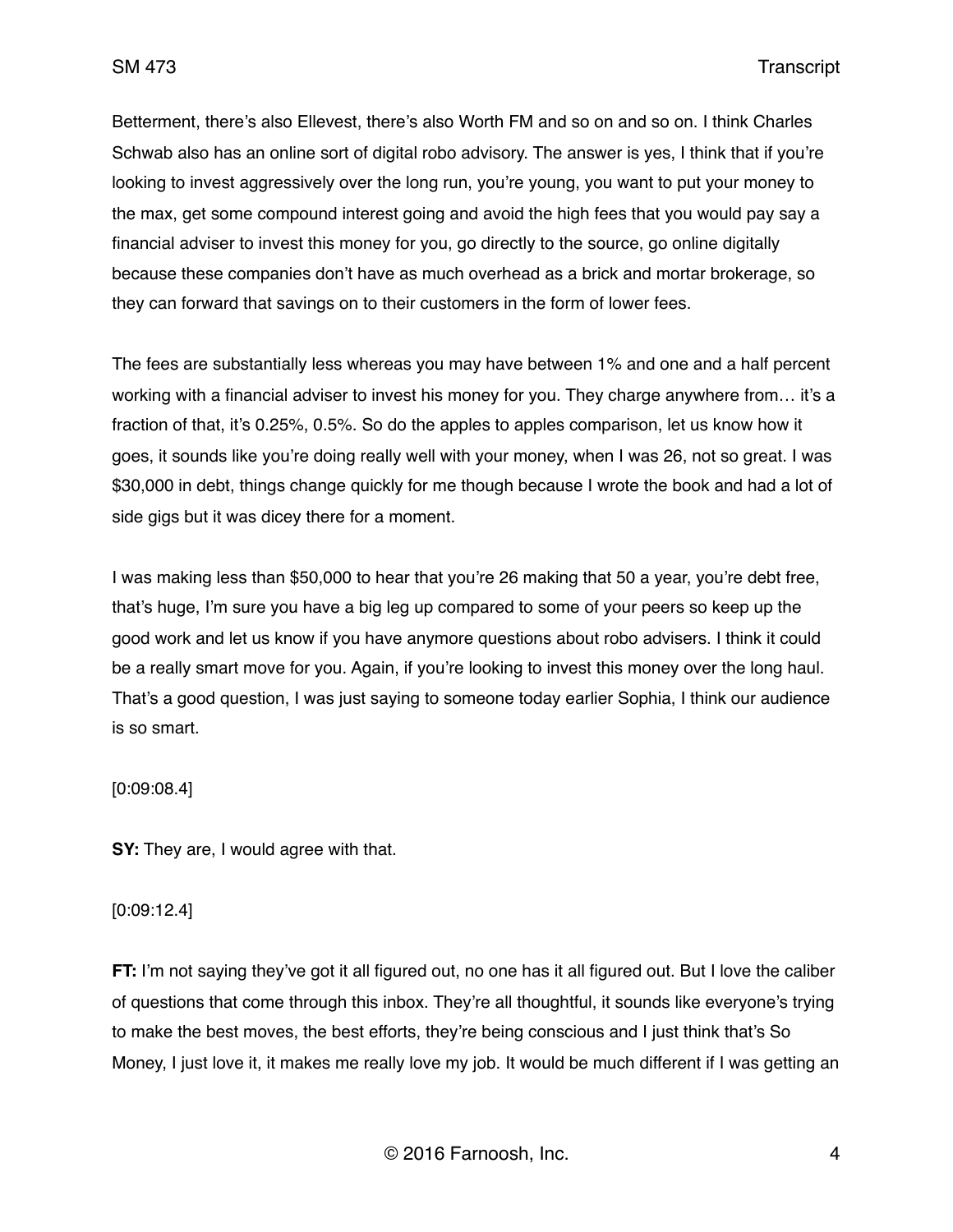influx of questions that was like, "I have \$100,000 in debt, I'm a spendaholic, I don't know what to do." It's harder to help those people.

# [0:09:46.6]

**SY:** Yeah, no I definitely agree. Well speaking of great questions, I think the next one is really interesting and it comes from Kelly. She wants to know how do early retirees from full time jobs that provide health insurance benefits address the high cost of health insurance over so many years. She says that this is never really addressed in any of the financial podcast that she's been listening to.

# [0:10:09.5]

**FT:** Right. It's a great question and we all — the advice, it needs to be there, right? Because we support early retirement but I also the implications of that can be costly with regards to healthcare because typically if you retire at 65, you qualify for some government assistance, you'll qualify for Medicare. What I find that a lot of retirees do, early retires is they plan it out, you don't just quit and go, "Oh wait, I need health insurance." You talked to your partner if you're still married, if they're still going to continue to work, can you go on their work plan? That's one potential option. Another option is Obama care and getting insurance through the market place.

That seems to be the best case scenario if you don't have another option like a partner or a domestic partner who can let you piggy back on their health insurance. But it's a really good question, it is an underserved question and I think some resources were there, may be more answers to this question aarp.org, Medicare.gov although I know that's — we just talked about how that's something that's reserved for people who are older, but it's always good to know what's to come ahead.

The other thing is you could if you're healthy and you're just, it's like a three year window between now, maybe qualifying for Medicare because you've retired early is to budget on your own, creating a savings account literally for your healthcare costs, knowing that you're not going to have the benefit of insurance during those years, it's definitely a cost to consider and plan for and the earlier you start thinking about it, the better.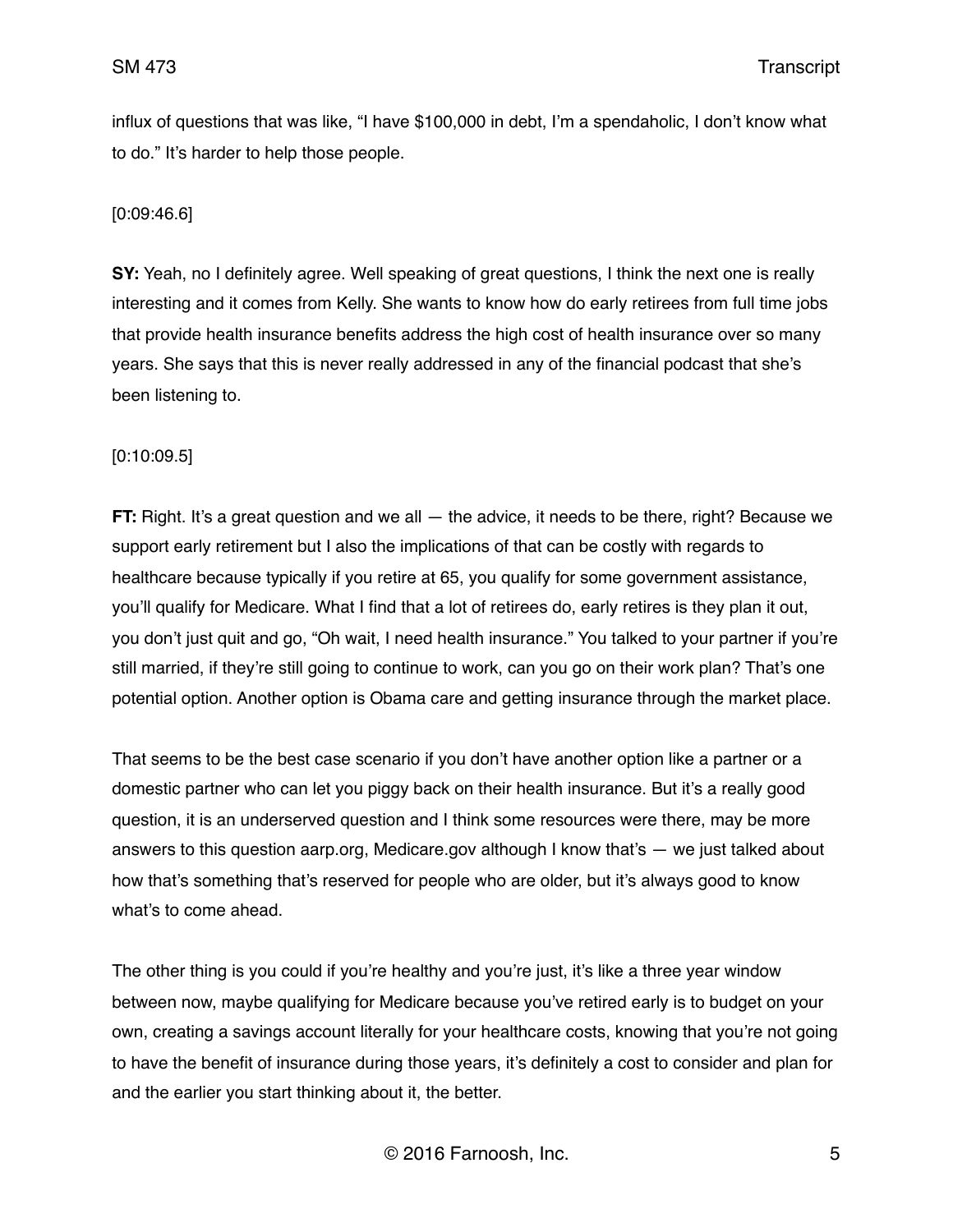SM 473 Transcript

I'll continue researching this because I do think we talk so much, Sophia, about early retirement, it would behoove us to, as a side bar to that, talk about the implications for health insurance and how to afford it. Oh here's the other solution. Part time work. So some employers, even though you work for them 20 hours a week or 15 hours a week, they will provide you with some health insurance. Companies like Starbucks and I think Container Store in Costco do have exceptional health benefits for their employees and just benefits in general, including their part time employees.

I have a friend who actually, when she was in New York freelancing, had no health insurance, she worked at the Container Store for like 15 hours a week and qualified for health insurance that way. She loved working there. She made all her friends there, it wasn't really — she didn't consider it work. So there's a lot of things you can try to do, maybe joining in a union also was another way people are getting health insurance like a freelancer's union.

I know I kind of went through a whole laundry list, maybe what we'll do is on So Money, for this episode at the website, we'll list this resources again for you but the transcripts will always be there too. So that's probably the best way to follow up and catch everything we just talked about. I don't want to assume you came to this podcast with a pen and paper. Thank you for your question, it was a very good one.

# [0:13:23.4]

**SY:** So we don't have much from the next listener in terms of her background but her question is pretty straightforward. It comes from Daria and she says she and her husband can make it on his paycheck alone and they want to put hers directly into savings and want to know if this is a good idea.

# [0:13:42.7]

**FT:** I like it for couples that want to save very aggressively with a goal in mind whether it's starting a family, buying a home, I think it can be a really fast paced way to save money and I would just want to make sure that Daria has still some financial autonomy, very much for every

© 2016 Farnoosh, Inc. 6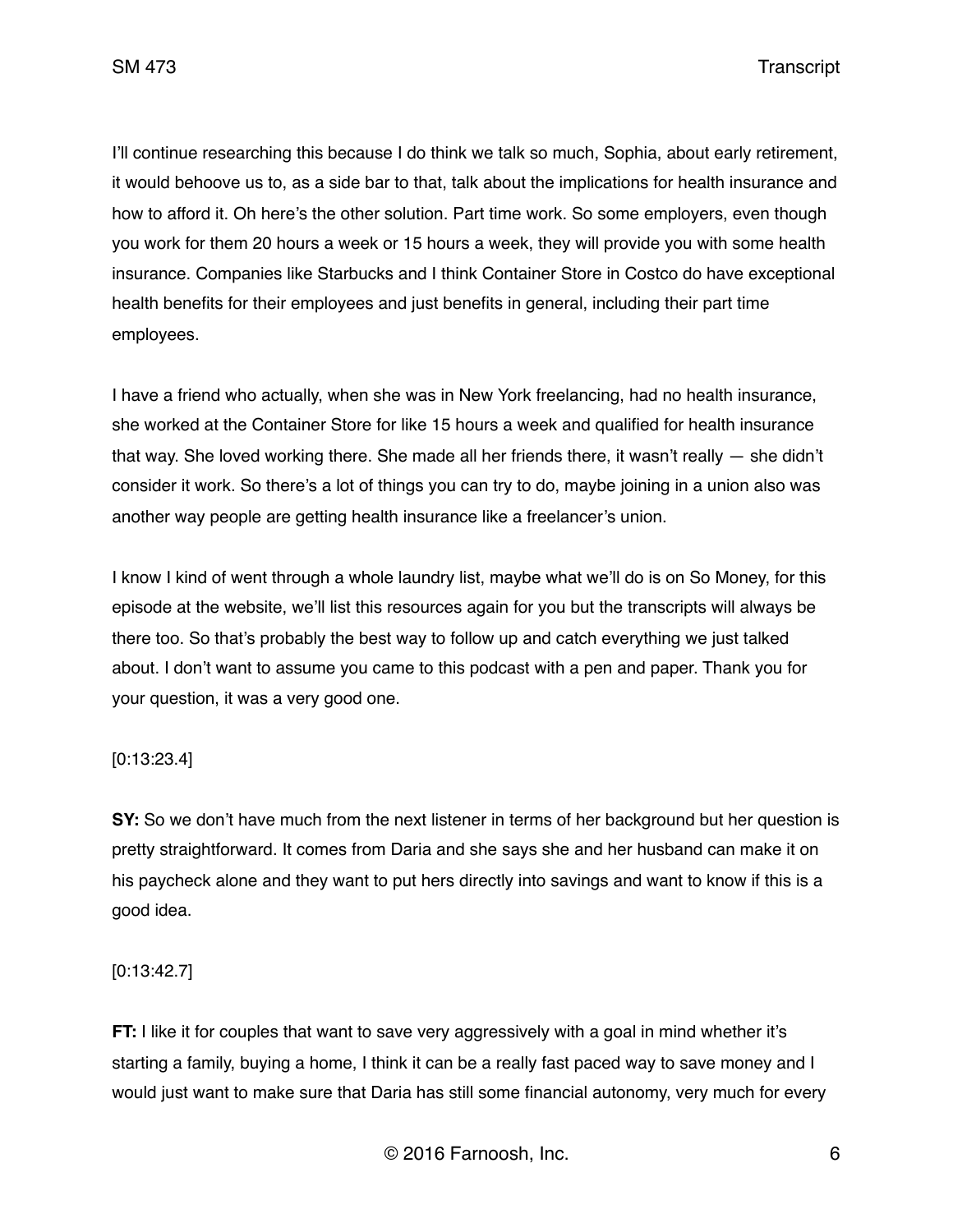person in a relationship to feel financially independent while still feeling like you're both working towards similar financial goals, having that shared account if that works for you but making sure that also you feel very independent in some of the decisions that you want to make, whether it's going out and buying yourself a cup of coffee, splurging on yourself.

So Daria, I would just say, maybe take out five or 10% and just put it for yourself in your own savings account, just because you want to have that ability to access your money without strings attached, without having to asked permission. This is the feminist in me, so I would just do that in addition to them putting the rest towards your joint savings account. But do attach it to a goal, I think that will make it more exciting and more meaningful to you and I think it will be great.

Couples do this, I remember getting married and hearing about savings strategies and one of my friends did this. She said, "You know, two years before our marriage, we wanted to start off on the right foot financially, be able to pay for our wedding debt free and then some, have some money to start our life together." So for two years they lived together and lived solely on her husband to be's salary. He paid for the mortgage and everything like that while all her income went towards a savings bucket for them.

I think it's been really great, they live a nice life and they pay for most of everything in cash and it really gave them a head start. So maybe it's not a long term thing, you don't do this forever but I think as a short term strategy, it can be a great way for couples to get ahead because think about it, imagine saving your entire salary? You can save tens and tens of thousands of dollars in a year. The answer is yes, short question, short answer, yes.

# [0:15:54.4]

**SY:** The next question is about your favorite topic, negotiating, and it come from Shayna. She asks, how do you negotiate your salary when a potential employer demands your wage requirements upfront before an offer. She want to ultimately avoid offering up her number but she finds that it's difficult when her candidacy is on the line based on its value and she says, how does one express their value as an employee, if the employer seems to be crunching her numbers before even meeting her?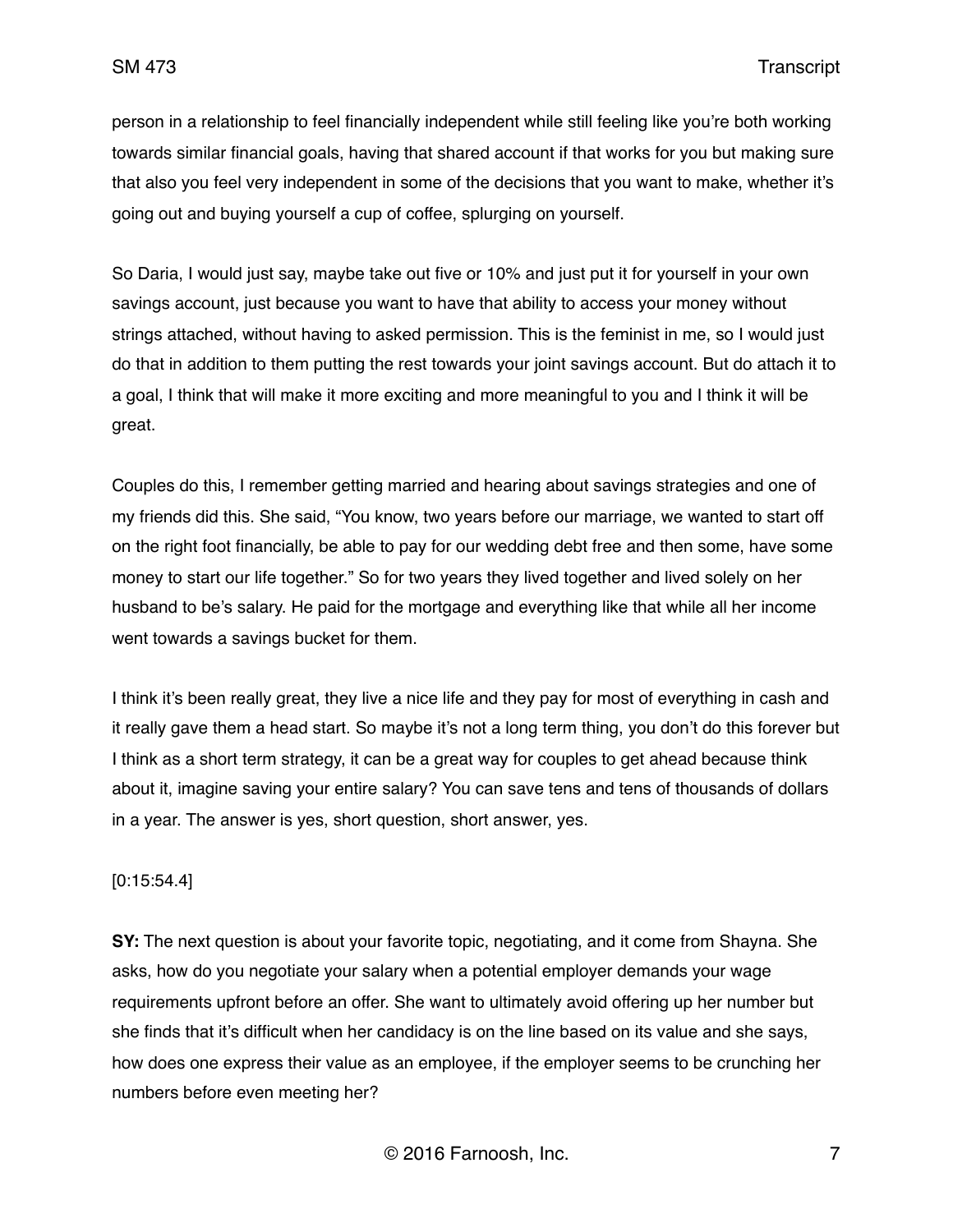SM 473 Transcript

# [0:16:25.7]

**FT:** Yeah, that is a great question, it happens a lot and to take the perspective of the employer, I think they do it because they just want to know whether they're wasting their time or not with you. They just want to make sure that before they go down this path of really investing their time and talking about the job and maybe even giving you the job that they are meeting expectations. And this is an opportunity for you I think, you can flip it, I really think if this is an opportunity. Not to quickly reveal your number, you want to be able to stretch that out as far as you can and don't feel threatened by their pushiness.

But rather, use this as an opportunity to get them to share with you more about the role that you potentially will fill. No job is apples to apples. So it's not really fare for them to ask you, before they've really gone down the road of explaining the job to you and how you would be fulfilling the role to say, "How much do you want to make?" Because that doesn't really give you any frame of reference to work with. This is an opportunity for you to come back to them and say, "Well I'm more than willing to share with you what I think would be a reasonable or fair salary range for me," and make sure it's a range, it's not like a one number.

Give him an opportunity like work with you within a range. Give him your best case scenario as your high, what you would love, love, love to make , maybe plus 10% and then on the lower end of that is like, what you definitely want to make in order for this job to really make sense for you and nothing less. And no matter what they give you, it's going to be a win. Say, "You know, I really want to learn more about the job and its description and how I would be, how you envision me executing this job because it's not quite like the job I have now. So for me to really give you a fair salary range, I would love to learn more about the job," and kind of extend the conversation as much as you can.

Get them to talk and reveal as much as possible and through this they'll learn, I think they'll sense that you're interested, that you're curious and hopefully through this they'll also start to love you more. The next step is to do your research. If they push back on this and I say, "Well, the job is this, what's your number," and it's not really this thoughtful conversation. You've got to say, hopefully you've done it already, you can come to the table with your research and your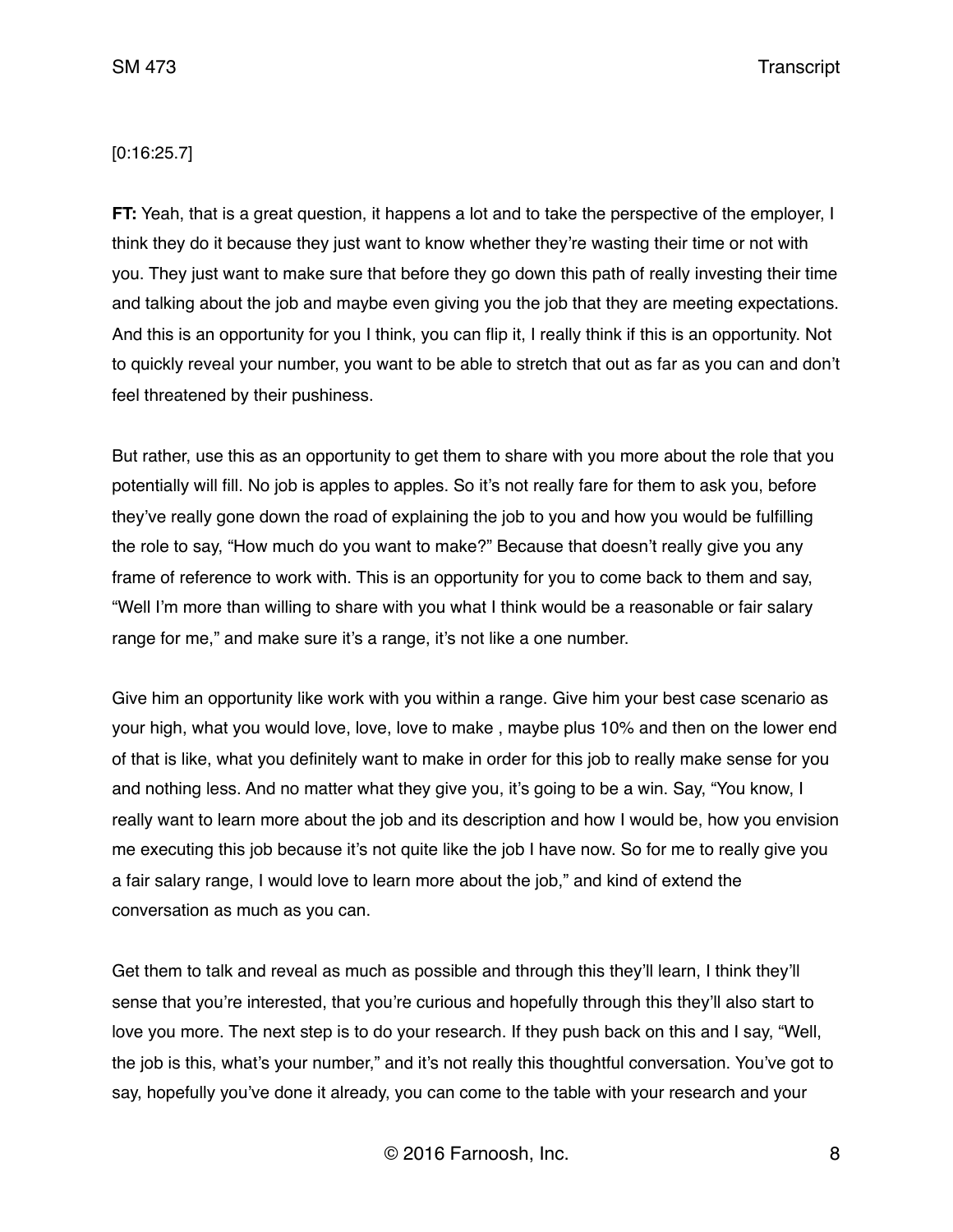research should really entail, looking at given the job description, other jobs in this market with your experience and education and everything else, what the range should be, fairly, in the market place. There are websites out there that can help you get to that figure, the figures. There's payscale.com, salary.com.

Sophia, what's the company Jason Nazar was on the show? He's the CEO of comparably.com. That's a newer site, they're all about income transparency. So check out those sites to educate yourself on really what will be fair for you to make and have that in your back pocket and how to be in range. So \$75 to \$90k, \$80 to \$100k. Preface with "because this job isn't exactly the same as my last job, I would love to learn more about the responsibilities and together I'm hoping we can come up with a fair salary for this job".

Don't make it about what you are making now, make it about what you think this job, what the value of this job is to them and peg it to the market. Be like, "I've done the research," so it's less about you, your current salary, more about what you deserve and what you're worth, given the market, given the job title and job description. That's what I would say. I'm getting worked up because I find that sometimes we've gotten questions form people in the past Sophia where they're like, "I feel like I got bully in the meeting where they were really insistent on figuring out how much I was making," and first of all, I don't even think that's legal.

I feel like if they push you on that and then you don't want to reveal it, they can't, I feel like it's discriminatory and I don't know if that's even — I'm not an HR expert but I feel like that is not kosher. But it still happens a lot. You need to just go in there and dance with that and not feel threatened and not feel afraid, be confident. Show your confidence, show your ability to converse and negotiate and if they can't see that and appreciate that then I'm not sure this is a company for you. And I have said that frankly to people who are like, "I feel like I got bullied." I'm like, "You know what? Take that as a sign that this is not the right environment for you."

If you're already not feeling welcomed and respected during the interview process then how do you think they're going to treat you when you're an employee there? Unfortunately this happens and you just have to take it as far as you can but also maintain your dignity. If you need to walk away, you need to walk away and that's how I'll end that. Not all negotiations are winnable, because you have to maintain your dignity.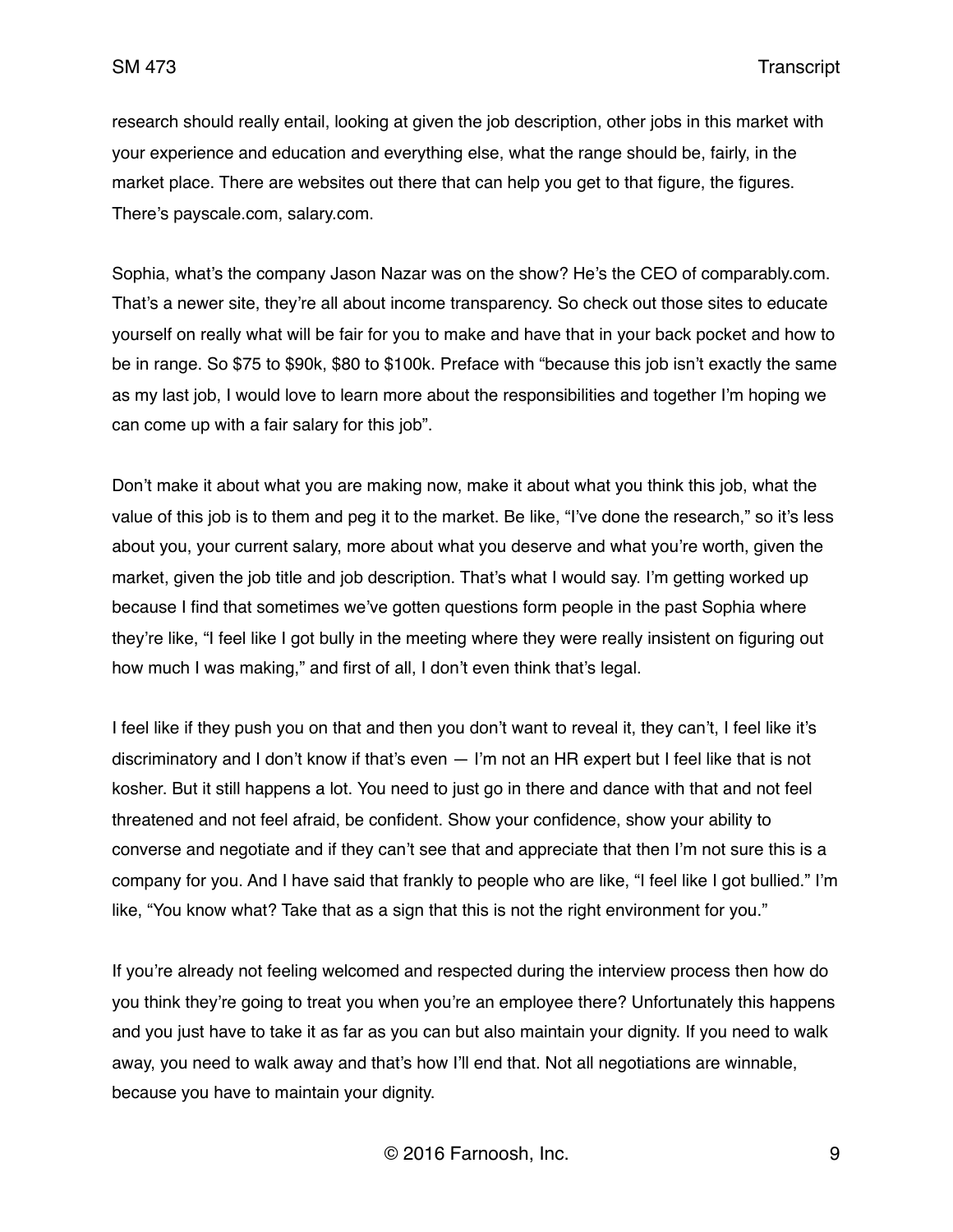[0:21:42.1]

**SY:** That's good advice.

[0:21:43.2]

**FT:** Not financial advice, just life advice.

[0:21:45.6]

**SY:** Life advice, yeah.

[0:21:47.8]

**FT:** Okay, all right, we have one more  $-1$  think we have time for one more question.

[0:21:51.1]

**SY:** Yes, so the last question is from Lacey. and she wants to know how much do you recommend putting down for a car payment because she says you mentioned in a recent show that you went to go buy a car in cash and realized by getting alone, the purchase was less expensive. So she says, "Do you recommend going through the car dealership lender or your personal bank?"

[0:22:13.6]

**FT:** Right. Well, just to clarify, yes, at the time when I bought my car in 2012, I was shocked because I thought I was going to wave cash in front of this guy and he was going to give me a discount. But, no go. They definitely, we negotiated and I got a deal that I liked but it didn't help my case any further because I was going to pay with cash, they wanted me to get alone and finance it and they would have then lowered the price. But remember, after paying for the loan with interest, it ends up being more money. It would have been maybe less painful to part with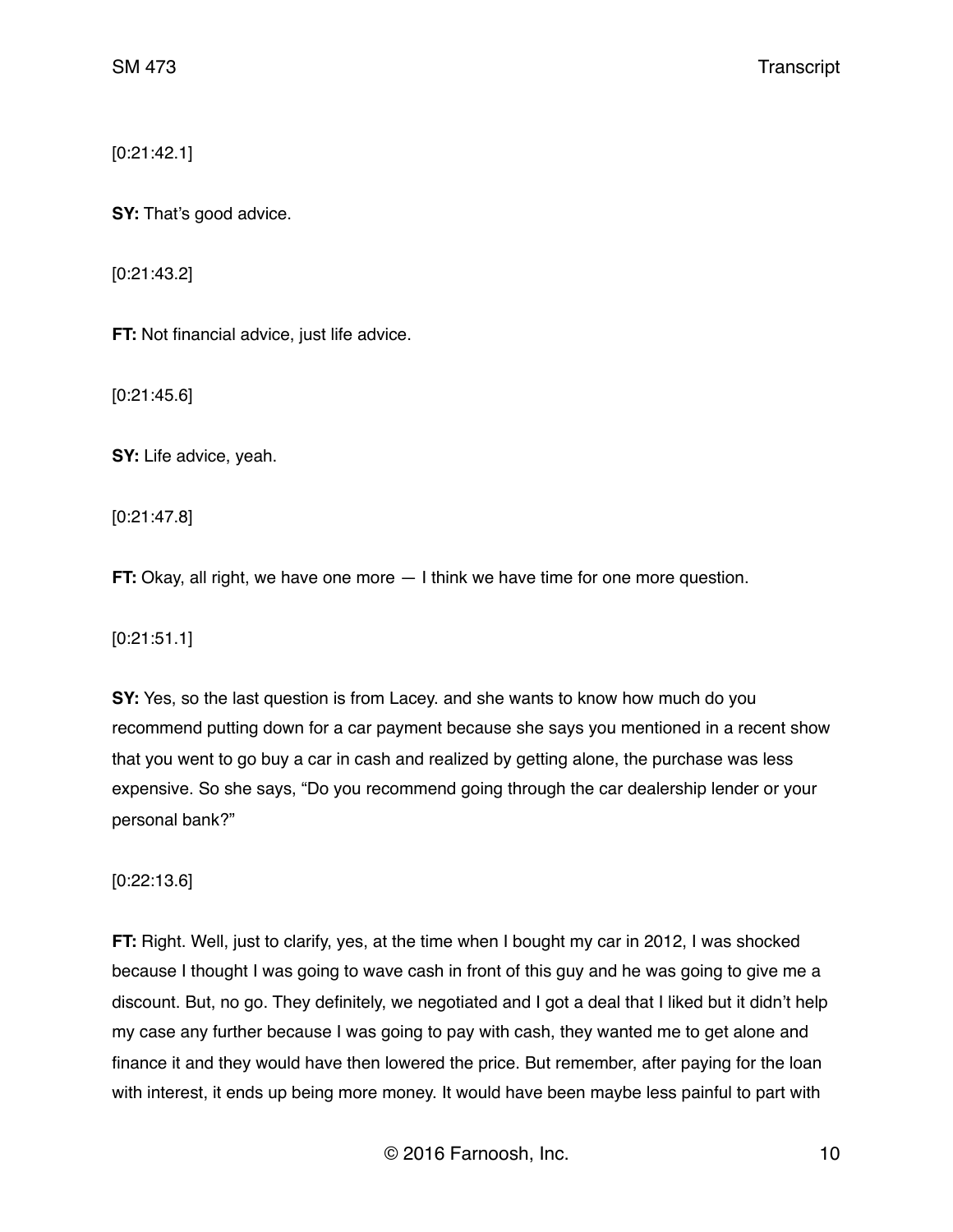the cash over time but I believe, and I'm not an experienced car buyer because I live in New York and I've only really had a car recently.

Although I've done the research and according to sites like Edmond's and other, it's similar to buying a home, we talk about the more you put down, the better deal you can probably get and it's not even about getting the better deal, it's about just getting the deal. They want to make sure that you have skin in the game. So 10 to 20% is about the ballpark for your down payment. 20% is ideal, I think minimum is 10% and so keep that in mind when you are car shopping if you want to finance it, have the cash.

And sometimes they want the cash right then and there, when we went to the car dealership, we were kind of surprised they wanted a bank check, they wanted a certified check. So that was a pain, because it was like, I think it was Memorial Day or something and I couldn't find a bank that was open and anyway. So plan that out. Your timing is important because sometimes you'll be at the mercy of your bank hours to get them the certified check but just know that 10 to 20% is usually the range and that's what I would say about that. Good luck, let us know how it goes with your new wheels. Thanks Sophia.

[0:24:13.9]

**SY:** Thank you.

[0:24:16.1]

**FT:** I really enjoyed these questions, thanks to everybody and a special shout out to a young lady, I just learned that — so I'm working with his attorney right now, Jason, he's fantastic. He's helping me with my condo combination and my tax stuff, it's complicated. But that's why I hired a lawyer and he was, we've been working together virtually basically for like the past month and he recently wrote to me say that his fiancé is a fan of the show. Neither of them really were like communicating to each other about the fact that they both kind of knew me.

He was emailing me this morning, he was like, "I know that my fiancée loves listening to podcasts," her name is Liat. Finally she was like, "Oh my god I love this woman Farnoosh, So

© 2016 Farnoosh, Inc. 11